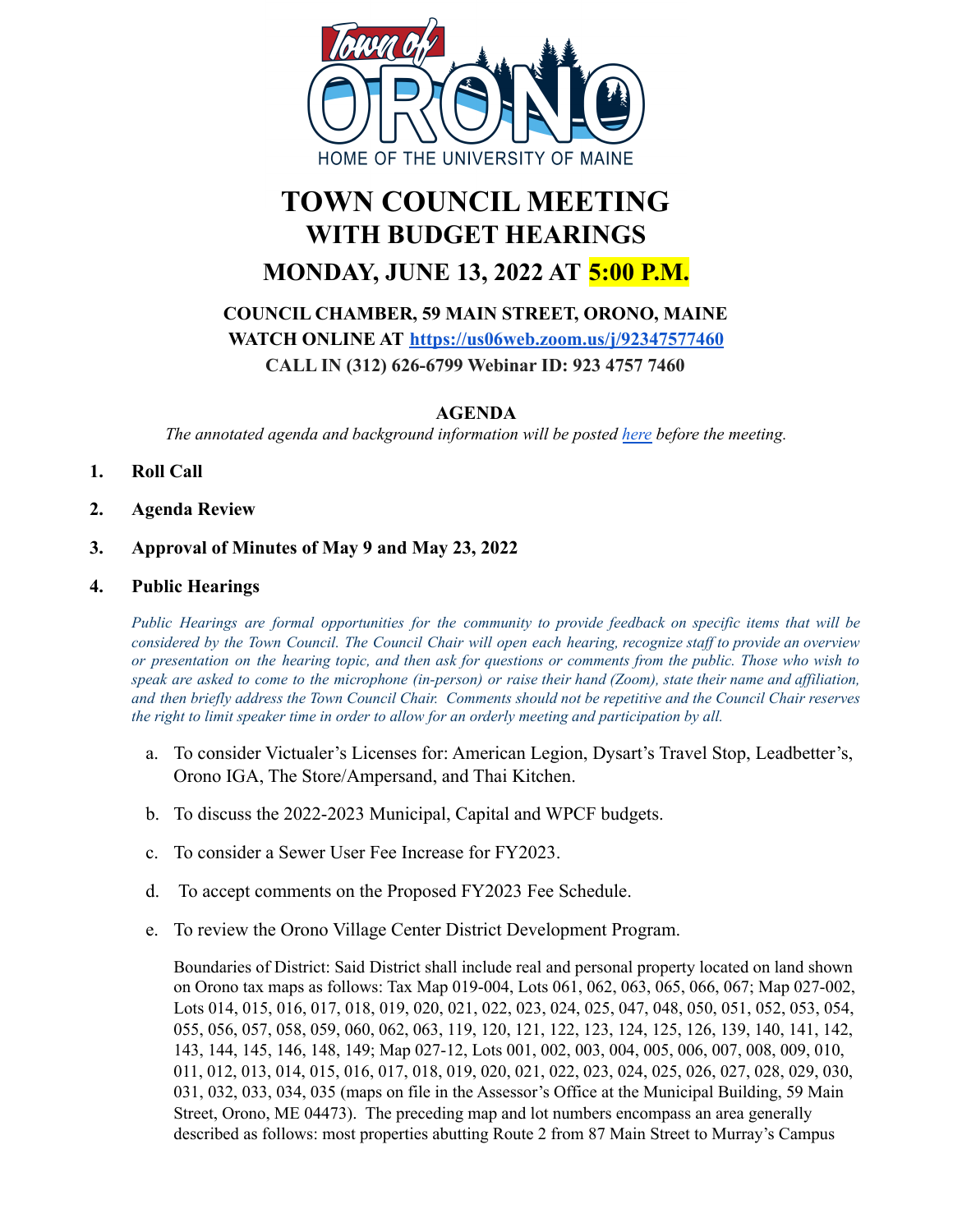Service, 5 properties on Forest Avenue, properties abutting Canal, Oak and Summer Streets, most properties abutting Mill Street from Route 2 to Byer Manufacturing, properties abutting the West side of Pleasant Street, most properties abutting Pine Street from Route 2 to Birch Street, 6 Myrtle Street and Alpenglow Adventure Sports.

e. Implementation assessments to be assessed against real and personal property for the municipal development district located in the downtown area, known as the Village Center Tax District.

*Maximum Rate of Assessments to be Extended in Any One Year: \$0.50 per thousand dollars of assessed* value as of April 1, 2022. The assessment proposed to be levied for a one-year program commencing on *July 1, 2022 and ending on June 30, 2023 is \$0.00 per thousand dollars of assessed value.*

#### **5. Acknowledgments by Council Members**

#### **6. Unfinished Business**

#### **7. Consent Agenda**

The consent agenda is moved and voted on as a single action with no discussion by Town Councilors or members of the public. A member of the Town Council or the public can request that an order on the consent agenda be *removed and added to new business to allow for explanation and discussion prior to the vote.*

- Order 22-95 Order, approving a Victualer's License for the American Legion, 156 Park Street.
- Order 22-96 Order, approving a Victualer's License for Dysart's Travel Stop, 17 Stillwater Avenue.
- Order 22-97 Order, approving a Victualer's License for Leadbetter's, 232 Main Street.
- Order 22-98 Order, approving a Victualer's License for Orono IGA, 6 Stillwater Avenue.
- Order 22-99 Order, approving a Victualer's License for The Store/Ampersand, 22 Mill Street.
- Order 22-100 Order, approving a Victualer's License for Thai Kitchen, Park Street, 14 Park Street.
- Order 22-101 Order, correcting Orders 22-59, 22-60, and 22-61, confirming the 1-year appointments of the Town Manager:

Alternate Electrical Inspector Patrick Estey

**Alternate** Electrical Inspector David Russell

Alternate Electrical Inspector Peter Hall

- Order 22-102 Order, nominating Cheryl Robertson to Maine Municipal Association's Legislative Policy Committee for the 2022-2024 biennium.
- Order 22-103 Order, accepting grant funds and approving their expenditure in an amount up to \$2,991.05 from MMA's Workers Compensation Fund, Ed MacDonald Safety Enhancement Grant Program for the purchase of Matts, Grips, and Signs with matching funds drawn from the approved Fire Department budget.